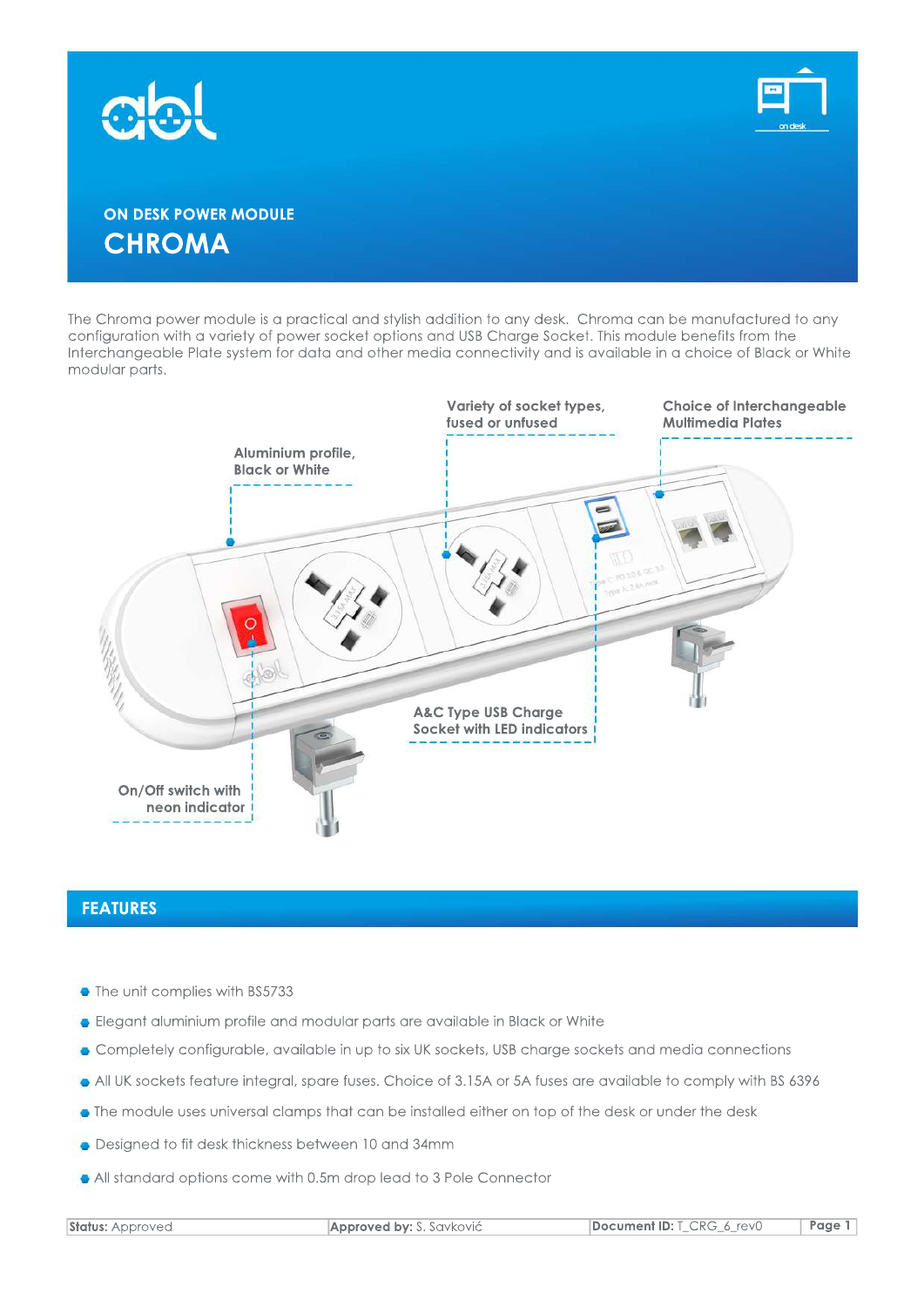



# **ON DESK POWER MODULE CHROMA**

### **AVAILABLE SOCKET TYPES AND MEDIA CONNECTIONS**



## **INTERCHANGEABLE MULTIMEDIA PLATES**

ABL's new and flexible IMP (Interchangeable Multimedia Plate) system allows the end user to choose between various multimedia connections and independently change the configuration within their chosen power module, with ease and according to their preferences.